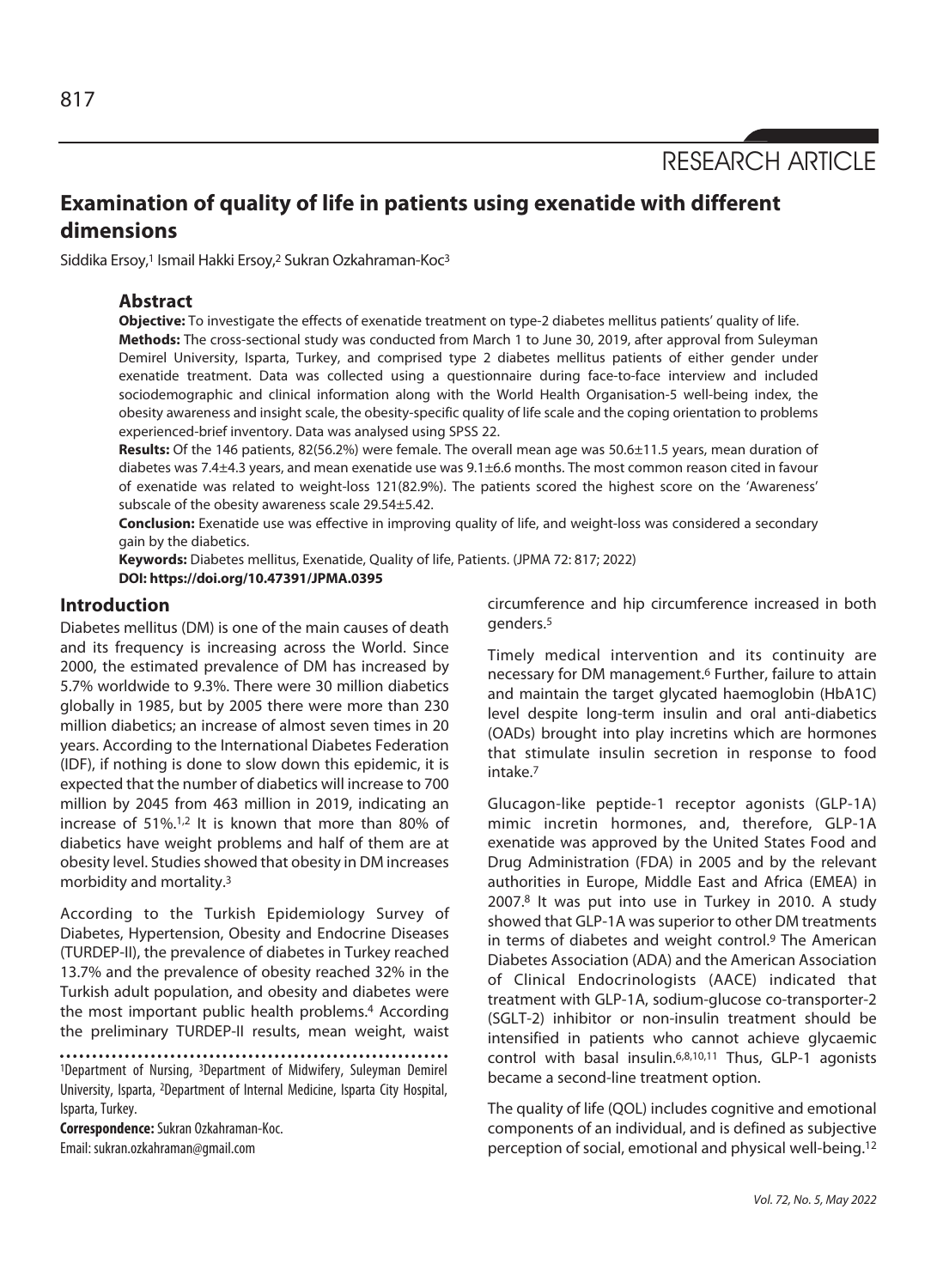Studies found that the presence of complications, lack of adequate metabolic control, the presence of any other chronic disease, having previous psychiatric illness, and accompanying obesity result in insulin having negative effect on QOL.12-14

The current study was planned to investigate the effects of exenatide drug treatment on type 2 DM (t2DM) patients' QOL.

## **Subjects and methods**

The cross-sectional study was conducted from March 1to June 30, 2019, at endocrinology and metabolic diseases polyclinics of universities and public hospitals in Turkey's western province. After approval from the ethics review committee of Suleyman Demirel University, Isparta, Turkey, T2DM patients of either gender under exenatide treatment were included without using any sampling technique. All T2DM patients presenting to the polyclinics during the study period constituted the study universe. Patients having spent <3 months under exenatide therapy and those not willing to participate were excluded.

After taking consent from the participants, data was collected through a questionnaire using face-to-face interview method. In the first part of the questionnaire, data related to socioeconomic status (SES), disease status, anthropometric measurements and lifestyle information was collected. In anthropometric measurements, height, weight and weight change of the preceding 1 year were asked about, and body mass index (BMI) was calculated. Open-ended questions about the use of exenatide were added to the questionnaire. The second part of the questionnaire comprised the World Health Organisation-5 well-being index (WHO-5), the obesity awareness and insight scale (OASIS), the obesity-specific quality of life scale (OSQOL) and the short form of coping orientation to problems experienced (Brief-COPE) inventory. WHO-5 collects data on the health status and QOL of individuals related to their physical and social environment.15,16 The short form of WHO-5 was used to determine patients' QOL. This scale consists of 5 subscales, with overall score having a 0-25 range. Low scores indicate low QOL.<sup>15,17</sup>

OASIS has 23 items and three sub-dimensions.18 The Turkish version of the scale19 was used which is scored on a 4-point Likert scale and has three subscales, and higher scores indicate high awareness level.<sup>19</sup> The Turkish version of OSQOL is a 17-item tool scored on a 6-point Likert scale.20,21 A single QOL score is obtained by summing up all items of OSQOL, ranging 0-100, with higher score indicating higher QOL. The Turkish version of Brief-COPE22 is a self-reporting scale having 15 subscales

and 60 questions. Each subscale score ranges 4-16 points. The sum of the scores of the first five of these subscales is the problem-oriented coping score. The sum of the 6th to 10th subscale scores gives the emotional-oriented coping score, and the sum of the last five subscale scores gives the non-functional coping score.

Data was analysed using SPSS 22. Data was presented with 95% confidence interval (CI) as mean  $\pm$  standard

Table-1: Socio-demographic characteristics of the study subjects (n=146).

| <b>Variables</b>                                          | n   | %                          |  |
|-----------------------------------------------------------|-----|----------------------------|--|
| Gender                                                    |     |                            |  |
| Female                                                    | 82  | 56.2                       |  |
| Male                                                      | 64  | 43,8                       |  |
| Age                                                       |     | $50.6 \pm 11.6$ (18-85)    |  |
| <b>Educational status</b>                                 |     |                            |  |
| Literate                                                  | 19  | 13.0                       |  |
| <b>Primary School</b>                                     | 27  | 18.5                       |  |
| <b>High School</b>                                        | 59  | 40.4                       |  |
| <b>University</b>                                         | 41  | 28.1                       |  |
| <b>Economical Status</b>                                  |     |                            |  |
| Good                                                      | 38  | 26.0                       |  |
| Moderate                                                  | 76  | 52.1                       |  |
| Poor                                                      | 32  | 21.9                       |  |
| Ones whose mother is overweight                           | 60  | 41.1                       |  |
| Ones whose father is overweight                           | 34  | 23.3                       |  |
| Ones who has another obese among first degree relatives   | 90  | 61.6                       |  |
| Weight change in the last year before starting Exenatidee |     |                            |  |
| >5 kg weight loss                                         | 29  | 19.9                       |  |
| No weight change                                          | 63  | 43.1                       |  |
| >5 kg weight gain                                         | 54  | 37.0                       |  |
| Latest Body Mass Index values                             |     | $39.5 \pm 7.5$ (25.2-62.4) |  |
| <b>Smoking</b>                                            |     |                            |  |
| Yes                                                       | 35  | 24                         |  |
| No                                                        | 111 | 76                         |  |
| <b>Alcohol</b>                                            |     |                            |  |
| Yes                                                       | 1   | 0.7                        |  |
| No                                                        | 145 | 99.3                       |  |
| <b>Physical Activity</b>                                  |     |                            |  |
| Yes                                                       | 48  | 32.9                       |  |
| No                                                        | 98  | 67.1                       |  |
| Duration of diabetes (years)<br>$7.4 + 4.3$               | 1   | 19                         |  |
| Obesity diagnosis period (years)<br>$12.6 \pm 3.6$        | 1   | 19                         |  |
| The age of being overweight<br>$37.5 \pm 10.1$            | 28  | 53                         |  |
| Exenatidee usage period (months)<br>$9.1 \pm 6.6$         | 3   | 36                         |  |
| Weight loss after Exenatide (kg)<br>$10.1 \pm 5.6$        | 0   | 38                         |  |
| <b>FBS level</b>                                          |     |                            |  |
| <b>FBS before Exenatidee</b><br>$189.4 \pm 57.6$          | 89  | 392                        |  |
| <b>FBS after Exenatidee</b><br>$162.3 + 45.1$             | 94  | 299                        |  |
| t/p                                                       |     | 6.076/0.000                |  |
| <b>HbA1C</b> level                                        |     |                            |  |
| Level of HbA1C before Exenatidee<br>$8,4 \pm 1,7$         | 5.3 | 15                         |  |
| Level of HbA1C after Exenatidee<br>$7,3 + 1,5$            | 4.5 | 11                         |  |
| t/p                                                       |     | 7.175/0.000                |  |

DM: Diabetes mellitus, FBS: Fasting blood sugar, HbA1c: Glycated haemoglobin.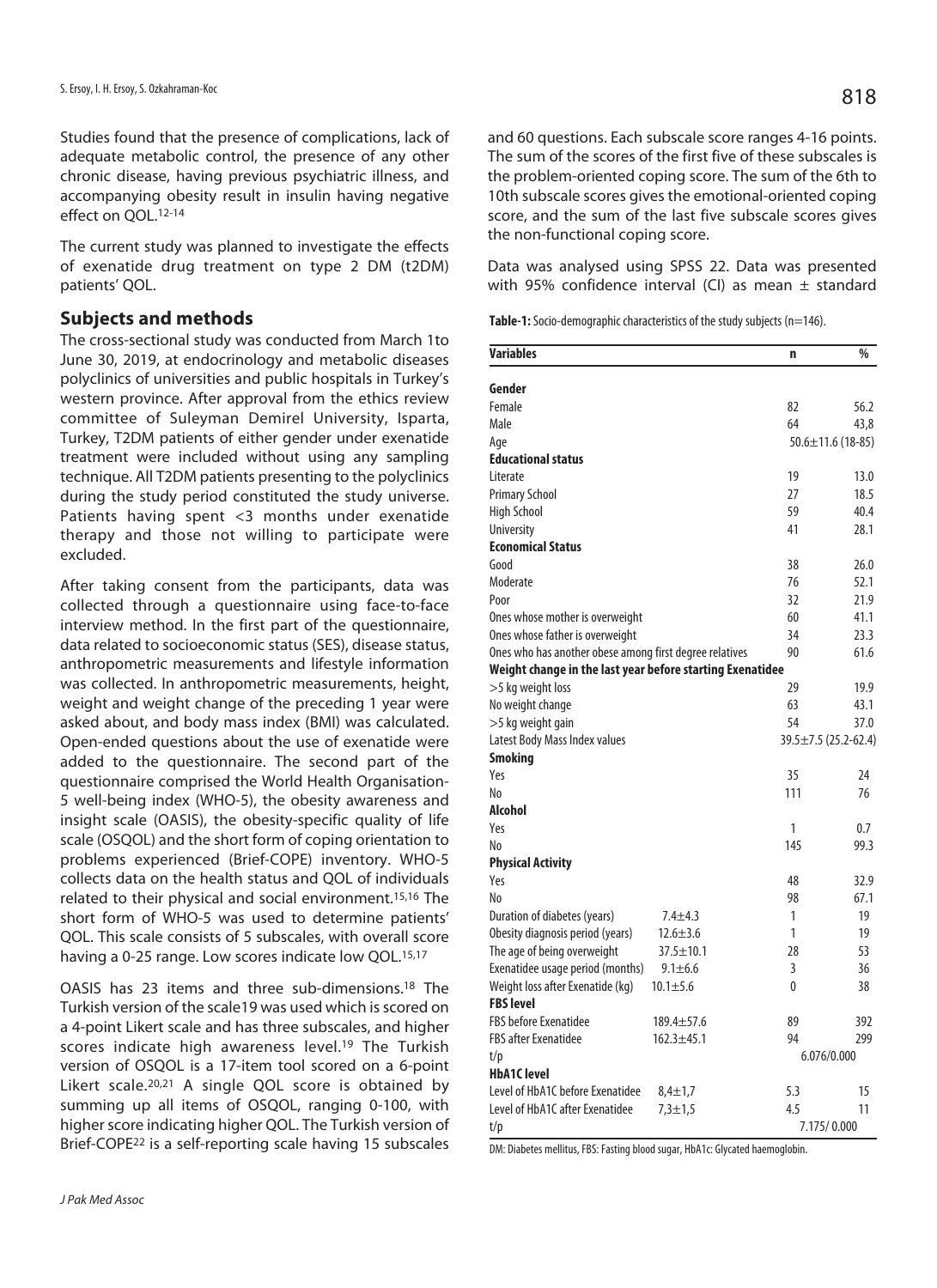deviation and frequencies and percentages. Paired t test was used for intra-group comparisons and student's t test was used for inter-group comparisons. Pearson's correlation coefficient was used to determine the correlation of continuous data. P<0.05 was considered statistically significant.

## **Results**

Of the 197 patients receiving exenatide therapy, 146(74.11%) formed the study sample. Among them, 82(56.2%) were female. The overall mean age was 50.6±11.5 years, mean duration of diabetes was 7.4±4.3 years, and mean exenatide use was 9.1±6.6 months. The majority of patients 98(67.1%) did not exercise actively and they lost an average 10.1±5.6kg after starting exenatide. Fasting glucose (FG) values and HbA1C ratios of the patients decreased significantly after exenatide use (p<0.001) (Table-1).

**Table-2:** The Answers of the study subjects to questions about the use of exenatide.

**Table-3:** The mean scale scores of the subjects.

| <b>Scales</b>                                              | Mean± SD          |
|------------------------------------------------------------|-------------------|
|                                                            |                   |
| <b>WHO-5</b>                                               | $16.85 \pm 1.65$  |
| I have felt cheerful and in good spirits                   | $3.72 + 1.65$     |
| I have felt calm and relaxed                               | $2.93 + 1.42$     |
| I have felt active and vigorous?                           | $4.37 + 0.91$     |
| I woke up feeling fresh and rested?                        | $3.15 \pm 1.63$   |
| My daily life has been filled with things that interest me | $2.68 + 1.49$     |
| <b>OASIS</b>                                               |                   |
| Awareness                                                  | $29.54 + 5.42$    |
| <b>Risk information</b>                                    | $18.63 + 3.54$    |
| <b>Nutrition</b>                                           | $17.69 \pm 3.46$  |
| 0SOOL                                                      | 76.39±12.23       |
| <b>COPE</b>                                                |                   |
| Problem-oriented coping                                    | $62.32 + 8.05$    |
| Emotional-oriented coping                                  | $59.84 \pm 10.23$ |
| Non-functional coping                                      | $37.23 + 7.59$    |

SD: Standard deviation, WHO-5: World Health Organisation-5, OASIS: Obesity awareness and Insight scale, OSQOL: Obesity-specific quality of life scale, COPE: Coping Orientation to Problems Experienced.

|                                                                                                           | n   | $\frac{0}{0}$ |
|-----------------------------------------------------------------------------------------------------------|-----|---------------|
| Have you used insulin before Exenatide                                                                    |     |               |
| Yes                                                                                                       | 84  | 57.5          |
| No                                                                                                        | 62  | 42.5          |
| Do doctors take into consideration that you are overweight when you use Exenatide                         |     |               |
| Yes                                                                                                       | 121 | 82.9          |
| N <sub>o</sub>                                                                                            | 25  | 17.1          |
| Are you satisfied with the final form of your treatment compared to the previous version                  |     |               |
| Yes                                                                                                       | 110 | 75.4          |
| N <sub>o</sub>                                                                                            | 36  | 24.6          |
| How do you think the convenience of Exenatide in addition to basal insulin use ( $n = 84$ )               |     |               |
| More Comfortable (group who had more previous injections)                                                 | 16  | 19.1          |
| Harder, less Comfortable                                                                                  | 47  | 55.9          |
| I am not questioning, I need to use                                                                       | 21  | 25.0          |
| *How do you think the convenience of using Exenatide in addition to OAD ( $n = 62$ )                      |     |               |
| More Comfortable                                                                                          | 4   | 6.5           |
| Harder                                                                                                    | 35  | 56.4          |
| I am not questioning, I need to use                                                                       | 23  | 37.1          |
| *What are the advantages of Exenatide with Basal Insulin use compared to insulin use only (n = 84)        |     |               |
| No need to adjust / change injection dose                                                                 | 79  | 94.0          |
| There is no possibility of forgetting the amount of injection dose                                        | 73  | 86.9          |
| I can carry more comfortably                                                                              | 21  | 25.0          |
| Since I can provide better blood glucose control, "Will my insulin dose increase?" concern has diminished | 36  | 42.9          |
| Dose of insulin I use was reduced                                                                         | 37  | 44.0          |
| It does not increase weight                                                                               | 84  | 100.0         |
| Does not increase / decrease my appetite                                                                  | 82  | 97.6          |
| I'm getting less of a dessert / eating crisis because of my satiety                                       | 58  | 69.0          |
| I have less hypoglycaemia attacks since the addition of exenatide, which reduced my concerns              | 65  | 77.4          |
| My effort capacity increased because I lost weight                                                        | 61  | 72.6          |
| I'm more confident because I lost weight                                                                  | 69  | 82.1          |
| * What are the advantages of using Exenatide with OAD compared to OAD only ( $n = 62$ )                   |     |               |
| I feel confident that I can manage the disease because I can provide better blood glucose control         | 56  | 90.3          |
| Although I am afraid of injections, I am not having trouble                                               | 43  | 69.4          |
| My effort capacity increased because I lost weight                                                        | 51  | 82.3          |
| My self-confidence increased because I lost weight - it made me feel good                                 | 54  | 87.1          |

OAD: Oral anti-diabetics \*Multiple options are marked.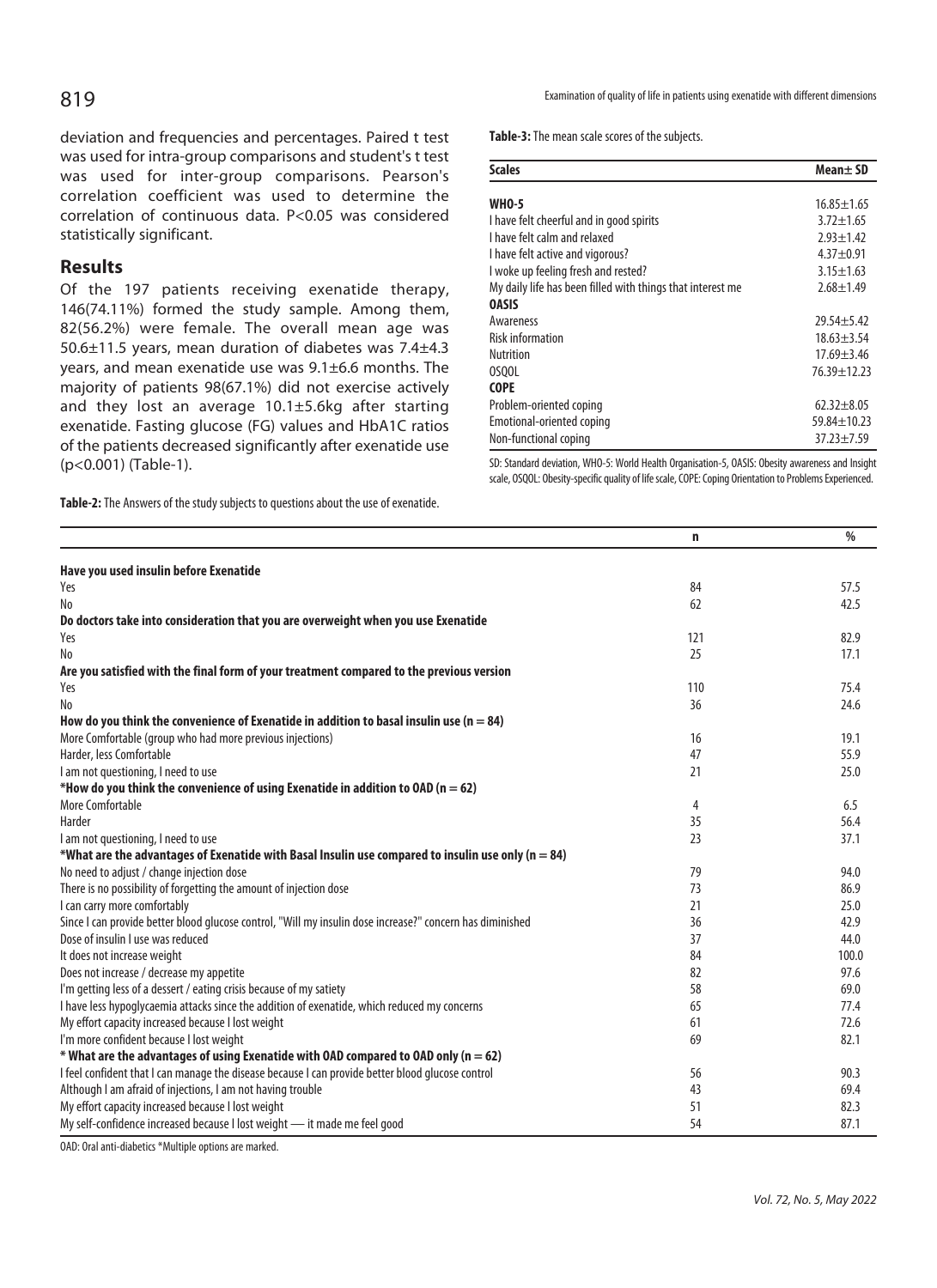**Table-4:** Relationship of WHO-5 scores with OASIS, COPE, OSQOL values of the subjects.

| <b>Item Content</b>                                        | Awareness | <b>Risk infornation</b> | <b>Nutrition</b> |
|------------------------------------------------------------|-----------|-------------------------|------------------|
| I have felt cheerful and in good spirits                   | $0.63*$   | 0.09                    | $0.44***$        |
| I have felt calm and relaxed                               | $0.23***$ | $0.25***$               | $067***$         |
| I have felt active and vigorous                            | $0.25***$ | $0.71*$                 | 0.09             |
| I woke up feeling fresh and rested                         | $0.32*$   | $0.53***$               | 0.08             |
| My daily life has been filled with things that interest me | $0.68***$ | 0.07                    | $0.45***$        |
| WHO-5Total                                                 | $0.45***$ | $0.82*$                 | 0.09             |

### **The relationship between the WHO-5 subscale and the COPE subscale (Pearson r)**

| <b>Item Content</b>                                                                        | <b>Problem-oriented</b> | <b>Emotional-oriented</b><br>coping | <b>Non-functional</b><br>coping |
|--------------------------------------------------------------------------------------------|-------------------------|-------------------------------------|---------------------------------|
|                                                                                            | coping                  |                                     |                                 |
| I have felt cheerful and in good spirits                                                   | $0.20*$                 | $0.41***$                           | $0.58***$                       |
| I have felt calm and relaxed                                                               | 0.09                    | $0.69***$                           | $0.57**$                        |
| I have felt active and vigorous                                                            | $0.45***$               | $0.40**$                            | $0.30*$                         |
| I woke up feeling fresh and rested                                                         | $0.59**$                | $0.34*$                             | $0.55***$                       |
| My daily life has been filled with things that interest me                                 | $0.63***$               | 0.07                                | $0.35*$                         |
| WHO-5 Total                                                                                | $0.65***$               | $0.93*$                             | 0.06                            |
| The relationship between the WHO-5 total scale score and the OSQOL total score (Pearson r) |                         |                                     |                                 |
| <b>Scales</b>                                                                              | 0S00L                   |                                     |                                 |
| <b>WHO-5</b>                                                                               | $0.72***$               |                                     |                                 |

WHO-5: World Health Organisation-5, OASIS: Obesity awareness and insight scale, OSQOL: Obesity-specific quality of life scale, COPE: Coping Orientation to Problems Experienced inventory.  $*$ p<0.05, $*$  $*$  p<0.01.

All the patients (100%) said they did not prefer exenatide as a first-line treatment option. The most common reason cited in favour of exenatide related to weight-loss 121(82.9%). Of the total patients, 84(57.5%) had used insulin before exenatide, and they were asked to compare the effect of the two on QOL. Majority of them described the use of exenatide as much more comfortable compared to insulin use (Table-2).

The scores for the various scales used in the study showed that the patients were feeling more vigorous and active, and that the levele of awareness had increased (Table-3).

## **Discussion**

With DM cases rising rapidly, multi-directional evaluation is needed for good management and effective treatment of the disease.3,23 Patient compliance in treatment is as important as the effectiveness of prescribed medications. In the current study, exenatide was not started as the firstline treatment option, which is in line with literature.23 Patients described the use of exenatide as much more comfortable compared to insulin use in the current study, and it boosted their confidence as well.

Knowledge about risks and more awareness increased the QOL significantly (p<0.05) in the current study. Another study<sup>24</sup> reported that treatment satisfaction was better in exenatide users after the 30th week. Also, it reported that weight-related QOL scores were higher in exenatide users, and, the widespread side-effects of exenatide, like nausea and vomiting, did not affect treatment compliance, QOL and treatment satisfaction of patients both physically and psychologically.24

GLP-1A production is coordinated by caudal neurons in the brainstem and excitation in this region also extends to hypothalamic areas that control the surrounding stress and energy haemostasis.25 Exenatide suppresses the appetite centre, arouses the feeling of satiety that leads to a serotonin-like effect chain.24

## **Conclusion**

The use of exenatide was found to be a good treatment option for glycaemic control. Exenatide affected both physiological and psychological parameters, and contributed positively to the well-being of DM patients. Weight loss was found to be the secondary gain of the treatment.

**Disclaimer:** None.

**Conflict of Interest:** None.

**Source of Funding:** None.

### **References**

1. International Diabetes Federation. Diabetes Atlas. 9th ed. [Online]